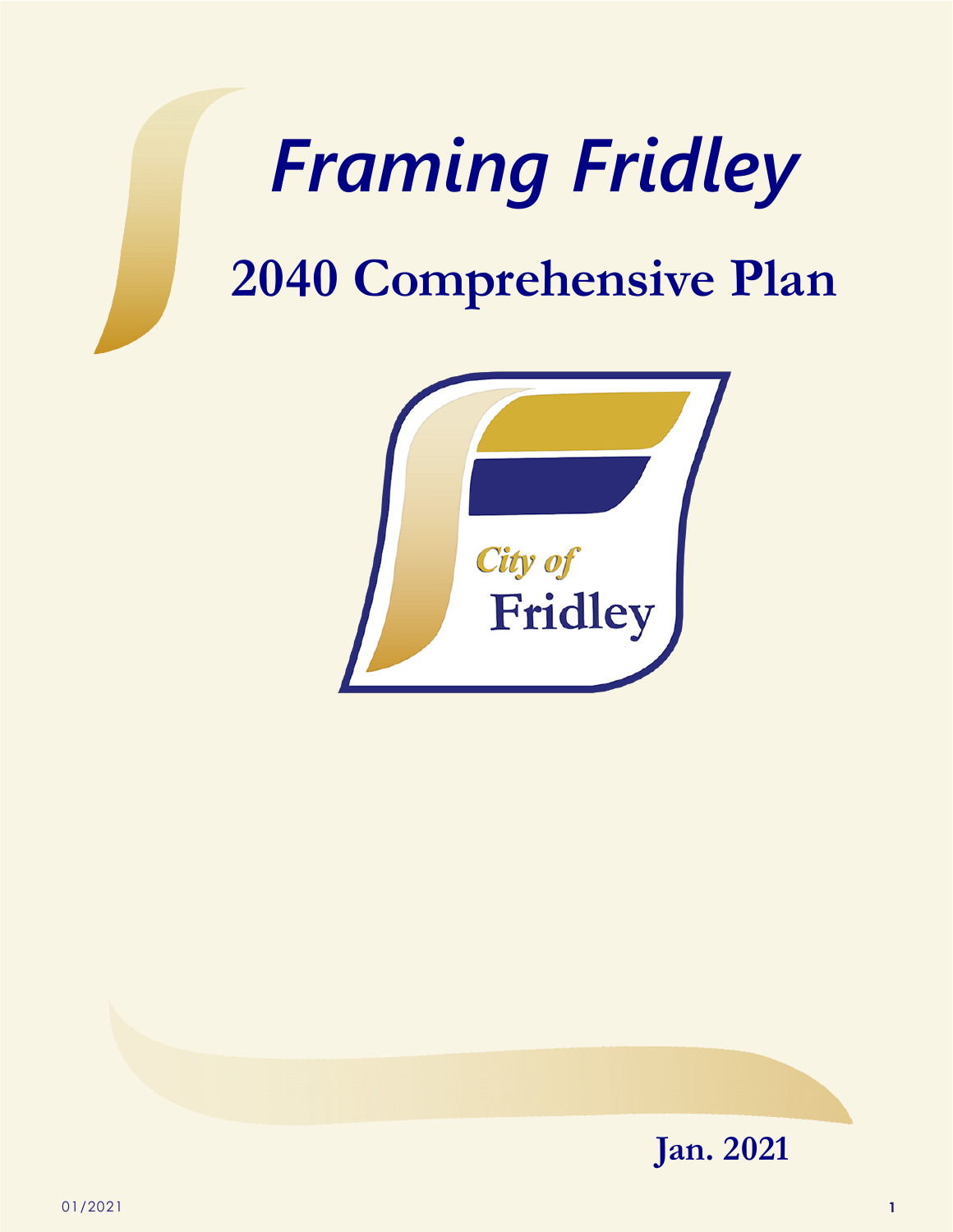#### **Table of Contents**

<span id="page-1-0"></span>**p. 9-14 Introduction - Purpose, Process and Goals p. 15-20 History, Current Demographics and Projections**



**p. 207-218 Chapter 11: Implementation - Plans for an Improved Fridley**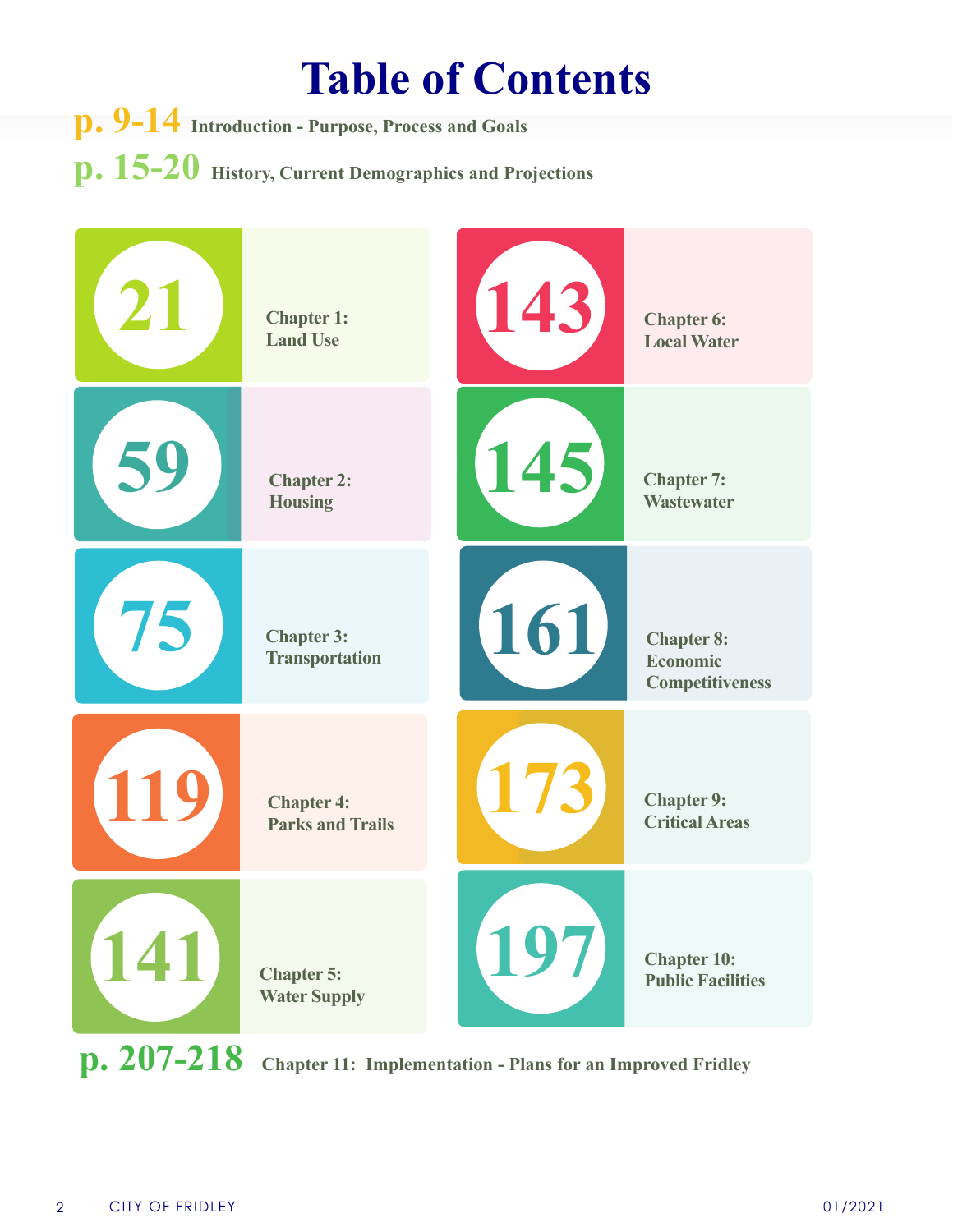#### **Table of Contents**

<span id="page-2-0"></span>

| Chapter 1.        | <b>Land Use</b>                                 | 21  |
|-------------------|-------------------------------------------------|-----|
| 1.0               | <b>Urban Designation</b>                        | 22  |
| 1.1               | <b>Transit and Land Use</b>                     | 24  |
| 1.2               | <b>Existing Land Use</b>                        | 26  |
| 1.3               | <b>Future Land Use</b>                          | 28  |
| 1.4               | Growth and Redevelopment                        | 30  |
| 1.5               | <b>Natural Resources</b>                        | 46  |
| 1.6               | Resiliency                                      | 50  |
| 1.7               | Land Use and Redevelopment Goals and Objectives | 54  |
| 1.8               | Policies                                        | 55  |
| 1.9               | Conclusions and Action Steps                    | 56  |
| <b>Chapter 2.</b> | <b>Housing</b>                                  | 59  |
| 2.0               | Introduction                                    | 60  |
| 2.1               | <b>Existing Housing Assessment</b>              | 60  |
| 2.2               | Age of Housing Stock                            | 62  |
| 2.3               | <b>General Occupancy</b>                        | 64  |
| 2.4               | Housing Affordability                           | 65  |
| 2.5               | Housing Conditions and Needs                    | 69  |
| 2.6               | <b>Housing Programs</b>                         | 70  |
| 2.7               | <b>Housing Policies</b>                         | 72  |
| 2.8               | Action Steps and Summary                        | 73  |
| <b>Chapter 3.</b> | <b>Transportation</b>                           | 75  |
| 3.1               | <b>Existing Roadways</b>                        | 76  |
| 3.0               | Introduction                                    | 76  |
| 3.2               | Rail Transportation and Aviation                | 80  |
| 3.3               | <b>Public Transit Facilities and Services</b>   | 85  |
| 3.4               | <b>Bike/Pedestrian Traffic</b>                  | 92  |
| 3.5               | <b>Traffic Analysis Zones</b>                   | 100 |
| 3.6               | Commuting and Trucking Impacts                  | 103 |
| 3.7               | East-West Travel                                | 106 |
| 3.8               | Maintenance                                     | 106 |
| 3.9               | Resiliency                                      | 106 |
| 3.10              | <b>Future Improvement Needs</b>                 | 106 |
| 3.11              | Goals and Objectives                            | 111 |
| 3.12              | Policies                                        | 112 |
| 3.13              | <b>Conclusions and Action Steps</b>             | 112 |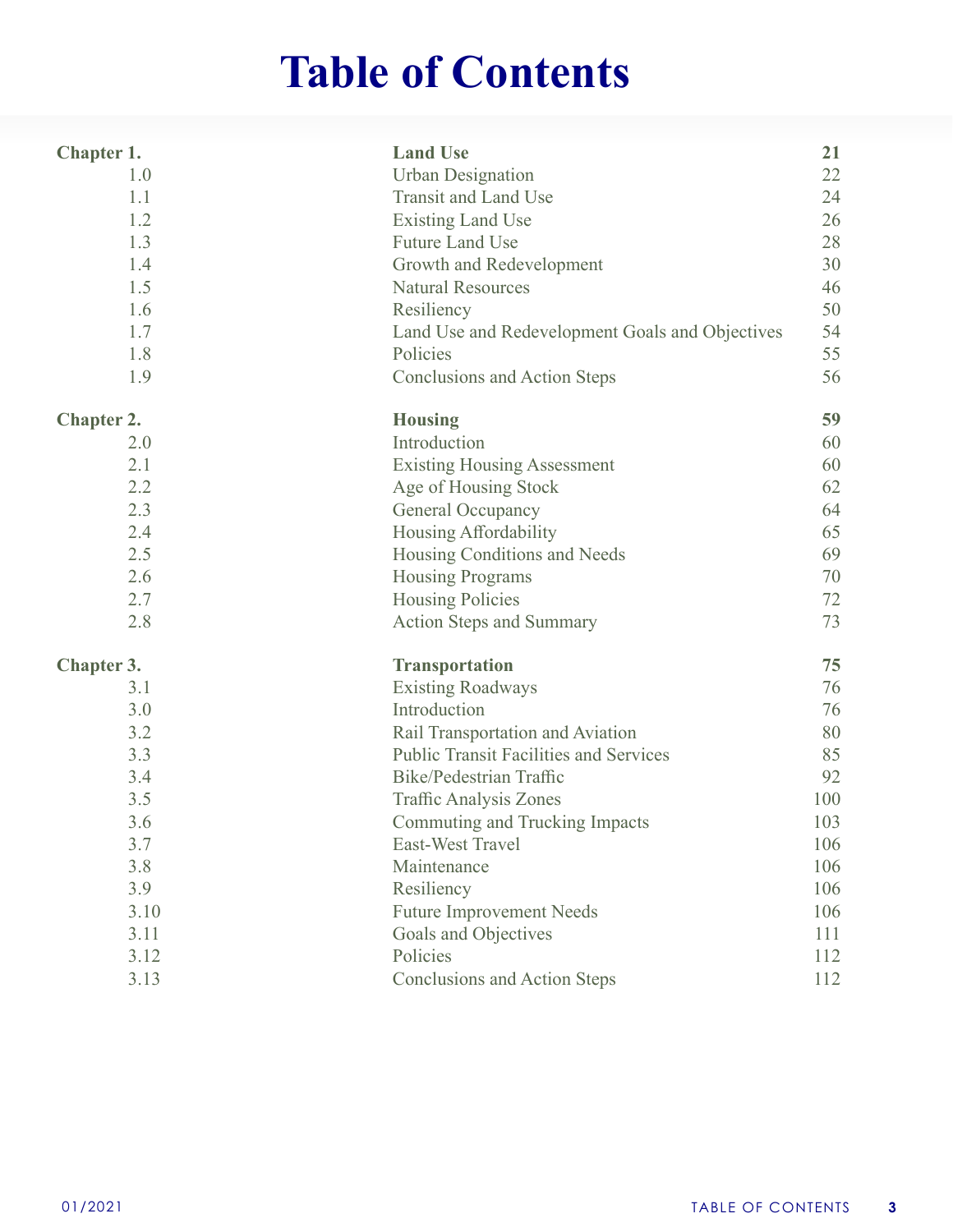<span id="page-3-0"></span>

| <b>Chapter 4.</b> | <b>Parks and Trails</b>                         | 119 |
|-------------------|-------------------------------------------------|-----|
| 4.0               | Introduction                                    | 120 |
| 4.1               | Existing Parks, Trails, and Facilities          | 120 |
| 4.2               | Park Classification System                      | 122 |
| 4.3               | <b>Facility Inventory</b>                       | 124 |
| 4.4               | <b>Trail System</b>                             | 125 |
| 4.5               | <b>Trail System Needs</b>                       | 129 |
| 4.6               | Recreational Uses in Parks                      | 130 |
| 4.7               | Parks and Trails Trends                         | 130 |
| 4.8               | Parks and Trails Policies                       | 133 |
| 4.9               | Parks and Trails Goals                          | 135 |
| 4.10              | <b>Conclusions and Action Steps</b>             | 135 |
| 4.11              | Summary                                         | 139 |
| <b>Chapter 5.</b> | <b>Water Supply</b>                             | 141 |
| Chapter 6.        | <b>Local Water Management</b>                   | 143 |
| <b>Chapter 7.</b> | Wastewater                                      | 145 |
| 7.0               | History                                         | 146 |
| 7.1               | Purpose                                         | 146 |
| 7.2               | <b>Sanitary Sewer System Description</b>        | 146 |
| 7.3               | Projected Wastewater Flow Volume                | 149 |
| 7.4               | Infiltration and Inflow                         | 152 |
| 7.5               | Septic Systems                                  | 155 |
| 7.6               | Sanitary Sewer System Maintenance               | 155 |
| 7.7               | Policies                                        | 157 |
| 7.8               | Goals and Objectives                            | 157 |
| 7.9               | <b>Action Steps and Summary</b>                 | 158 |
| <b>Chapter 8.</b> | <b>Economic Competitiveness</b>                 | 161 |
| 8.0               | Introduction                                    | 162 |
| 8.1               | Fridley's Economic Profile                      | 162 |
| 8.2               | <b>Business Retention and Expansion Program</b> | 167 |
| 8.3               | <b>City Tax Base</b>                            | 168 |
| 8.4               | <b>Building Permit Activity</b>                 | 169 |
| 8.5               | <b>Economic Competitiveness Policy</b>          | 170 |
| 8.6               | <b>Summary and Action Steps</b>                 | 171 |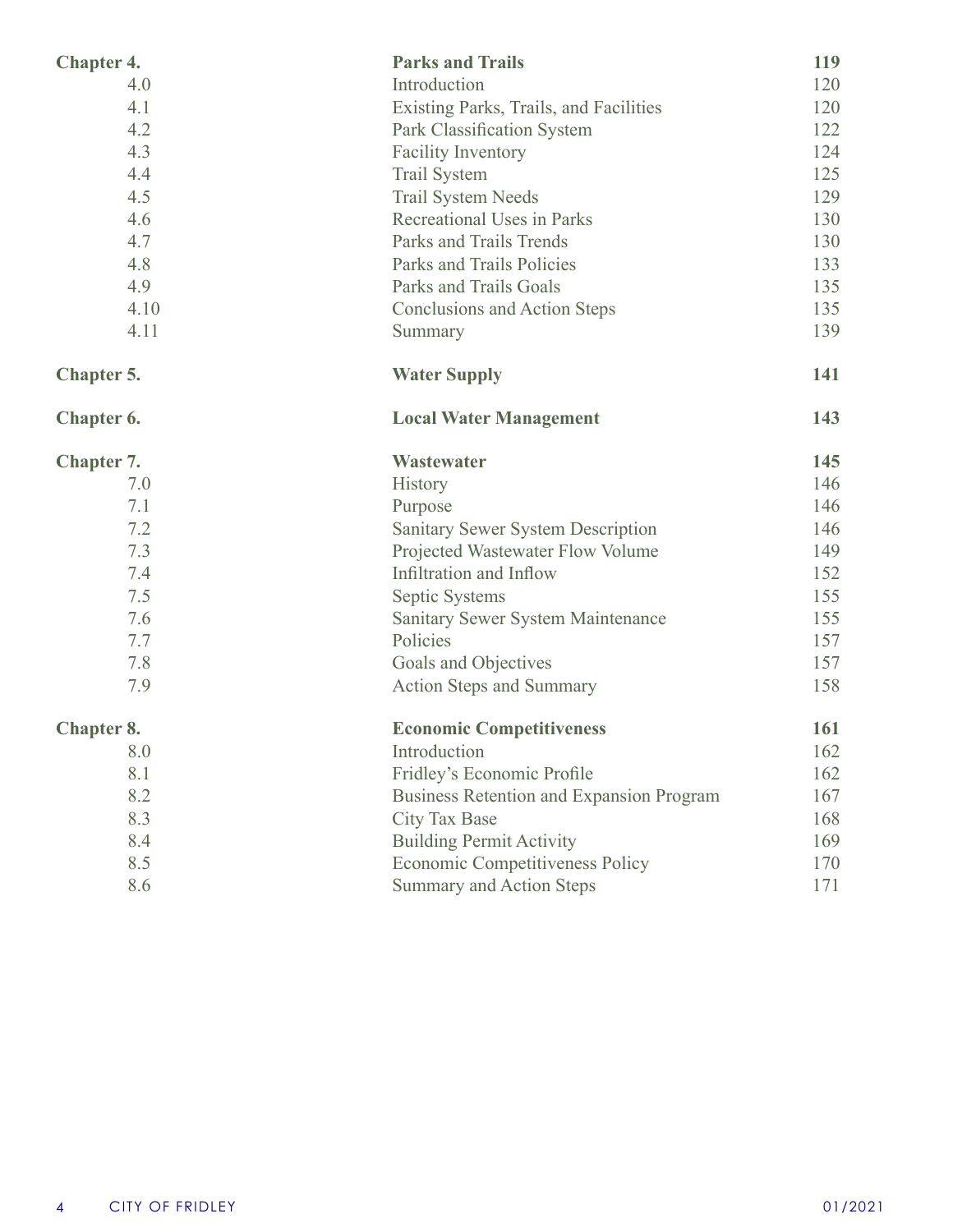<span id="page-4-0"></span>

| <b>Chapter 9.</b>  | <b>Critical Area</b>                            | 173 |
|--------------------|-------------------------------------------------|-----|
| 9.0                | Critical Area Plan                              | 174 |
| 9.1                | Mississippi River Districts                     | 176 |
| 9.2                | Future Redevelopments in the MRCCA              | 178 |
| 9.3                | <b>Primary Conservation Areas</b>               | 180 |
| 9.4                | Open Space and Recreational Facilities          | 187 |
| 9.5                | Public River Corridor Views (PRCVs)             | 189 |
| 9.6                | <b>Transportation and Public Utilities</b>      | 190 |
| 9.7                | <b>Surface Water and Water Oriented Uses</b>    | 191 |
| 9.8                | Resiliency                                      | 191 |
| 9.9                | Goals and Objectives                            | 192 |
| 9.10               | Policies                                        | 193 |
| 9.11               | <b>Action Steps</b>                             | 194 |
| <b>Chapter 10.</b> | <b>Public Facilities</b>                        | 197 |
| 10.0               | Purpose                                         | 198 |
| 10.1               | <b>Public Facilities Inventory</b>              | 198 |
| 10.2               | Needs Assessment                                | 202 |
| 10.3               | Resiliency                                      | 203 |
| 10.4               | <b>Summary and Action Steps</b>                 | 204 |
| <b>Chapter 11.</b> | <b>Implementation Plan</b>                      | 207 |
| 11.0               | <b>Fiscal Plan</b>                              | 208 |
| 11.1               | <b>Zoning Controls</b>                          | 208 |
| 11.2               | <b>Implementation Action Steps and Timeline</b> | 208 |
| 11.3               | Conclusion                                      | 218 |
|                    |                                                 |     |

## **Index of Appendices**

| Appendix A. | <b>2017 Citizen Survey Results</b>                                         |
|-------------|----------------------------------------------------------------------------|
| Appendix B. | 2018-2022 Capital Investment Program                                       |
| Appendix C. | <b>Water Supply Plan</b>                                                   |
| Appendix D. | <b>Local Surface Water Management Plan</b>                                 |
| Appendix E. | <b>Intercommunity Agreements</b>                                           |
| Appendix F. | <b>Ordinance No. 1044</b>                                                  |
| Appendix G. | <b>Recent Flow Data from City of Fridley's Three Metersheds</b>            |
| Appendix H. | <b>Connections to MCES Interceptors</b>                                    |
| Appendix I. | <b>Adjacent &amp; Affected Jurisdictional Review</b>                       |
| Appendix J. | <b>Planning Commission &amp; Public Hearing Staff Report &amp; Minutes</b> |
| Appendix K. | <b>City Council Resolution, Staff Reports, &amp; Minutes</b>               |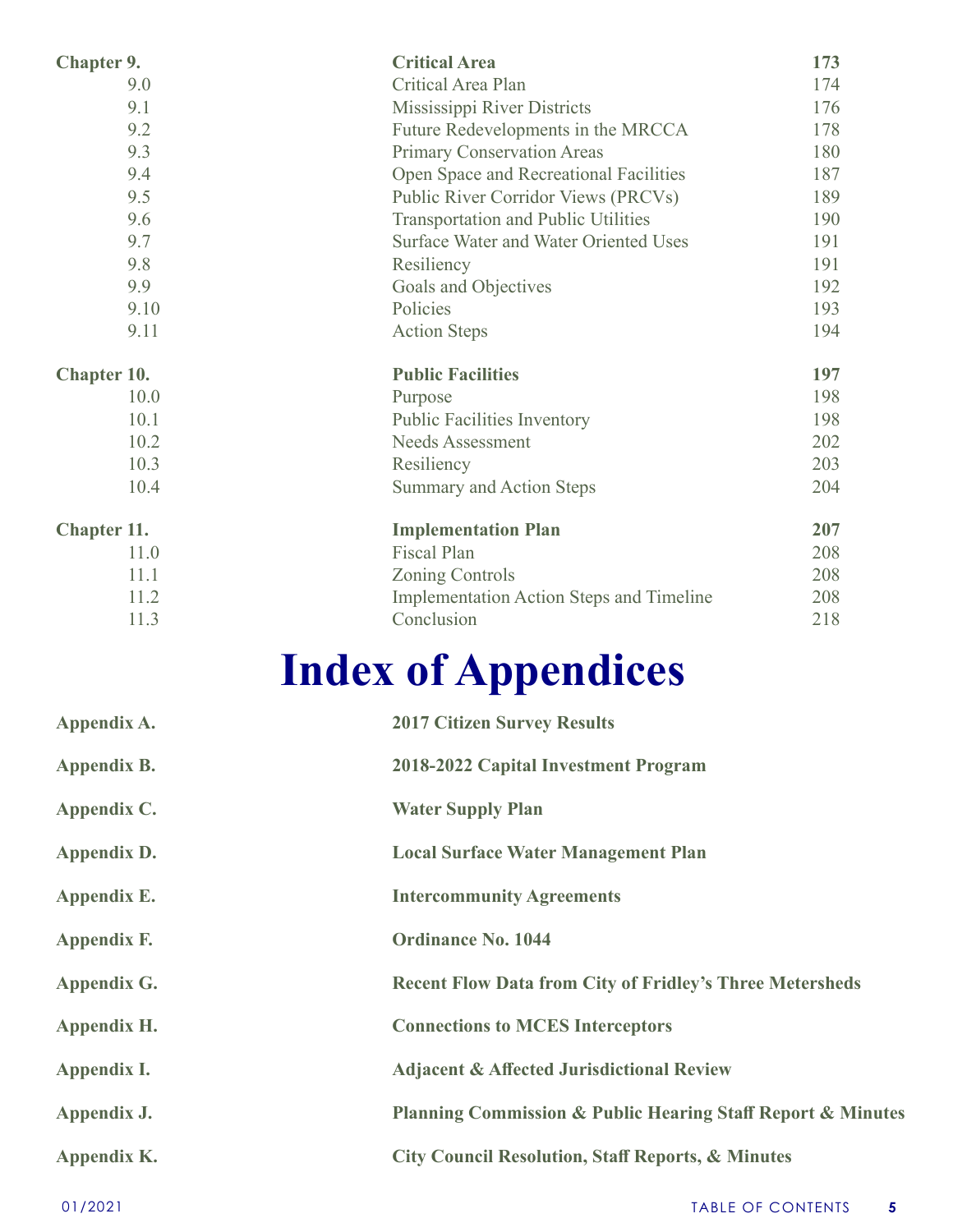### **Index of Figures**

<span id="page-5-0"></span>

| Figure 1.<br>Figure 2.<br>Figure 3. | <b>Historical Population Growth</b><br>Per Capita Income<br><b>30 Year Forecasts</b> | 17<br>19<br>20 |
|-------------------------------------|--------------------------------------------------------------------------------------|----------------|
| Figure 1.1                          | Land Use Community Designation Map                                                   | 22             |
| Figure 1.2                          | Proposed Central Line BRT Stops                                                      | 25             |
| Figure 1.3                          | <b>Existing Land Use Map</b>                                                         | 27             |
| Figure 1.4                          | Future Land Use Map                                                                  | 29             |
| Figure 1.5                          | <b>Potential Redevelopment Areas</b>                                                 | 32             |
| Figure 1.6                          | Mississippi River Tributaries                                                        | 46             |
| Figure 1.7                          | Large Deciduous Trees in the City of Fridley                                         | 48             |
| Figure 1.8                          | Fresh Produce Walksheds Map                                                          | 51             |
| Figure 1.9                          | Gross Solar Potential City of Fridley, Anoka County                                  | 53             |
| Figure 2.1                          | Age of Single-Family Housing Stock                                                   | 62             |
| Figure 2.2                          | Age of Multi-Family Housing Stock                                                    | 63             |
| Figure 2.3                          | Average Monthly Rents 2006 and 2017                                                  | 65             |
| Figure 2.4                          | Estimated Market Value of Owner-Occupied Housing                                     | 66             |
| Figure 2.5                          | Allocation of 268 Affordable Housing Units                                           | 68             |
| Figure 3.1                          | <b>Existing and Planned Functional Class Roads</b>                                   | 77             |
| Figure 3.2                          | Roadway Jurisdictions                                                                | 78             |
| Figure 3.3                          | Metropolitan Freight System                                                          | 80             |
| Figure 3.4                          | Railroad Bottleneck Map                                                              | 81             |
| Figure 3.5                          | Northstar Route Map                                                                  | 82             |
| Figure 3.6                          | <b>Transit Market Areas and Routes</b>                                               | 85             |
| Figure 3.7                          | <b>Fridley Northstar Shuttle Route</b>                                               | 88             |
| Figure 3.8                          | Metro Transit Shelters and Ridership                                                 | 90             |
| Figure 3.9                          | Metro Transit Accessibility and Ridership                                            | 91             |
| Figure 3.10                         | Households with Zero Vehibcles Available                                             | 92             |
| Figure 3.11                         | Streets Designated for Trails/Sidewalks in 2013                                      |                |
|                                     | <b>Active Transportation Plan</b>                                                    | 93             |
| Figure 3.12                         | Fridley Alternative Transportation Node                                              | 95             |
| Figure 3.13                         | Motor Vehicle Crashes Since 11/2015                                                  | 98             |
| Figure 3.14                         | Motor Vehicle Crash Hotspots Since 11/2015                                           | 99             |
| Figure 3.15                         | Traffic Analysis Zones (TAZ)                                                         | 100            |
| Figure 3.16                         | TH 65-A Corridor                                                                     | 104            |
| Figure 3.17                         | TH 65-A Corridor                                                                     | 105            |
| Figure 3.18                         | <b>Existing Congestion Levels</b>                                                    | 108            |
| Figure 3.19                         | 2040 Projected Congestion Levels                                                     | 109            |
| Figure 4.1                          | Existing City of Fridley Park System                                                 | 121            |
| Figure 4.2                          | <b>Existing Parks and Recreational Facilities</b>                                    | 124            |
| Figure 4.3                          | Regional Parks System, City of Fridley, Anoka County                                 | 125            |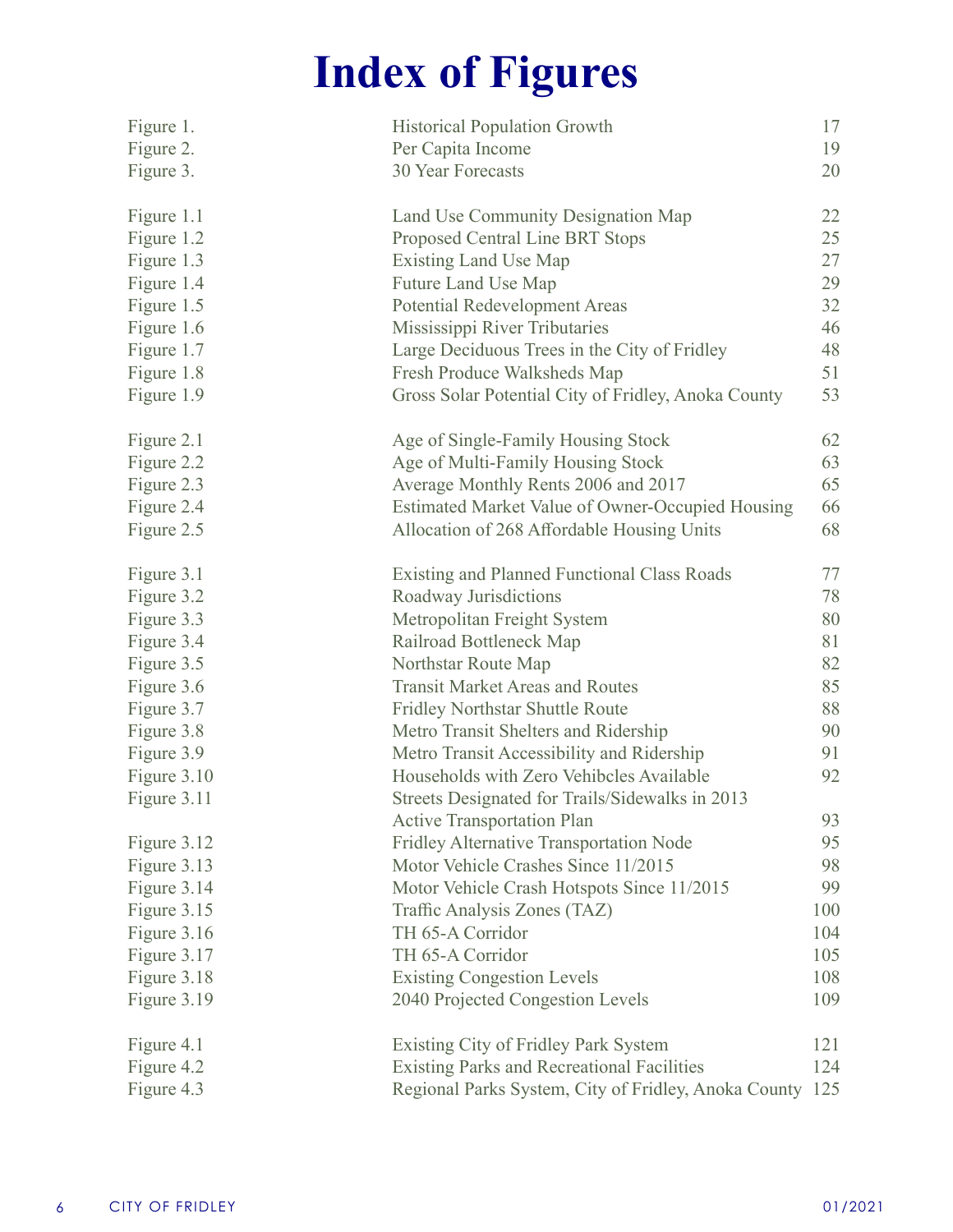<span id="page-6-0"></span>

| Figure 4.4 | Regional Bicycle Transportation Network (RBTN),        |     |
|------------|--------------------------------------------------------|-----|
|            | City of Fridley, Anoka County                          | 126 |
| Figure 4.5 | <b>Existing Trails by Jurisdiction</b>                 | 128 |
| Figure 4.6 | <b>Priority Trail Connections</b>                      | 129 |
| Figure 7.1 | Regional Wastewater System Long-Term Service Areas 147 |     |
| Figure 7.2 | <b>Sanitary Sewer System</b>                           | 148 |
| Figure 7.3 | Annual Wastewater Flow 1991-2016                       | 149 |
| Figure 8.1 | <b>Communiting Patterns</b>                            | 162 |
| Figure 8.2 | <b>Fridley Business Workforce</b>                      | 164 |
| Figure 8.3 | <b>Fridley Workforce Population</b>                    | 165 |
| Figure 8.5 | Metro Area Tax Base Composition                        | 168 |
| Figure 8.4 | <b>Fridley Tax Base Composition</b>                    | 168 |
| Figure 8.7 | Residential Building Permit Revenue                    | 169 |
| Figure 8.8 | Commercial, Industrial and Other Building Permit       |     |
|            | Revenue                                                | 169 |
| Figure 8.6 | <b>Building Permits</b>                                | 169 |
| Figure 9.1 | Mississippi River Corridor Critical Area Districts     | 177 |
| Figure 9.2 | <b>MRCCA Districts and Redevelopment Areas</b>         | 178 |
| Figure 9.3 | <b>Transit Oriented District Master Plan</b>           | 179 |
| Figure 9.4 | <b>Bluff Impact Zones</b>                              | 181 |
| Figure 9.5 | Wetlands, Floodplains, and Natural Drainage Routes     | 182 |
| Figure 9.6 | Natural Vegetation                                     | 184 |
| Figure 9.7 | <b>Vegetation Restoration</b>                          | 185 |
| Figure 9.8 | Open Space and Recreation Facilities                   | 187 |
| Figure 9.9 | Desired Features in Riverfront Parks                   | 188 |